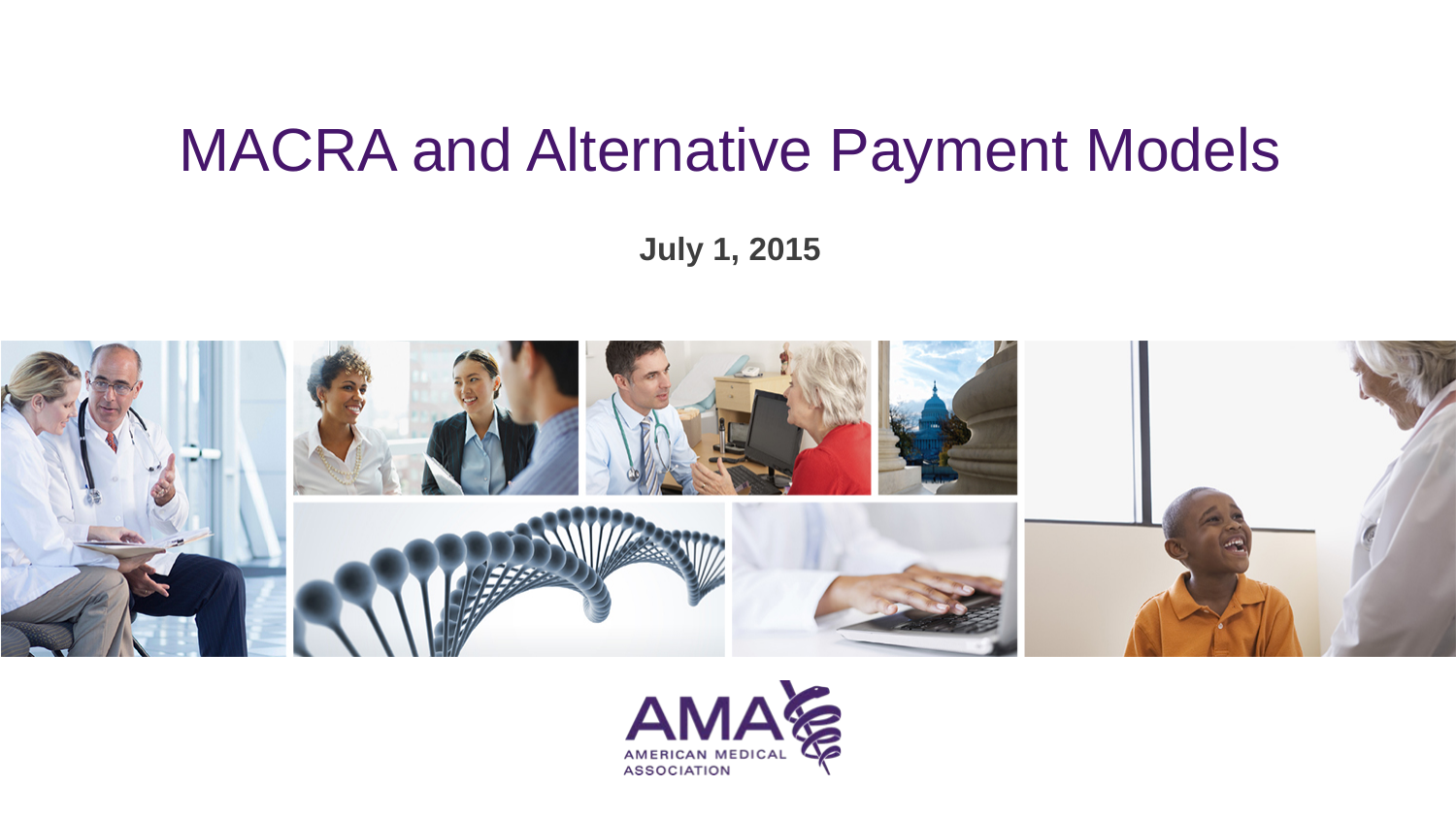### APM provisions in MACRA

- For services furnished during 2019 through 2024, physicians participating in APMs receive annual lump sum bonus payments equal to 5% of their covered Medicare professional services
- To be eligible for these payments, physicians' level of participation in the qualified APMs must reach certain threshold levels, starting with 25% of either revenues or patients in 2019-20 and growing to 75% by 2023
	- Physicians who are close to these thresholds can "partially qualify"
- For purposes of calculating the percentage of a physician's revenue that is attributable to an APM, CMS can take the revenue percentage for part of a year and extrapolate to the whole year

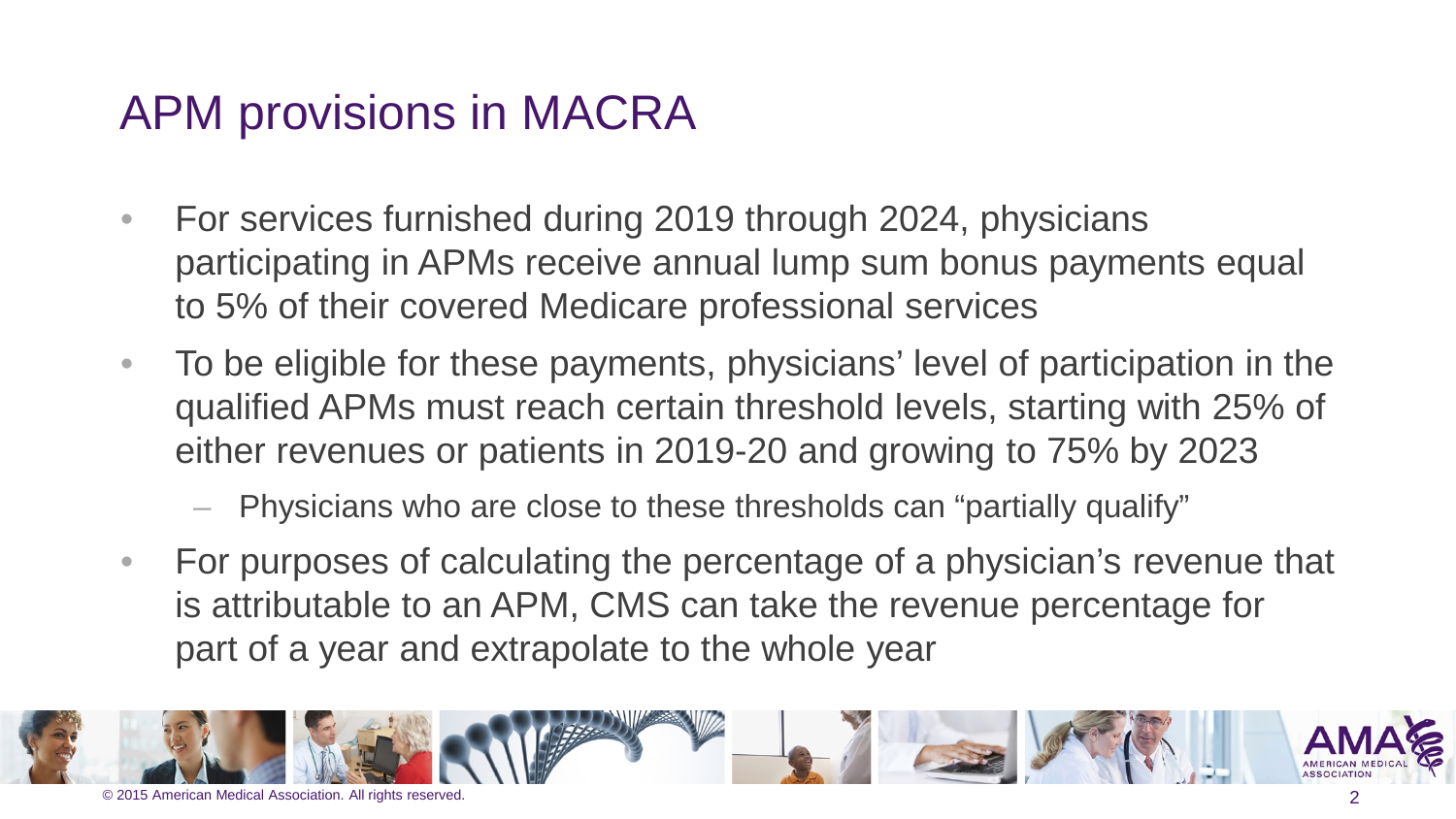### APM provisions in MACRA

- To qualify for these payments, the "alternative payment entity" must require use of a certified EHR, have quality measures in place, and bear "more than nominal financial risk"
- APMs include Medicare Shared Savings Program ACOs, all CMS Innovation Center initiatives *except* Health Care Innovation awards, and certain demonstration programs
- Physicians participating in patient-centered medical homes authorized by CMMI also qualify for bonuses and do not need to bear financial risk
- Threshold levels may be met either through Medicare APMs alone or in combination with other payers' APMs

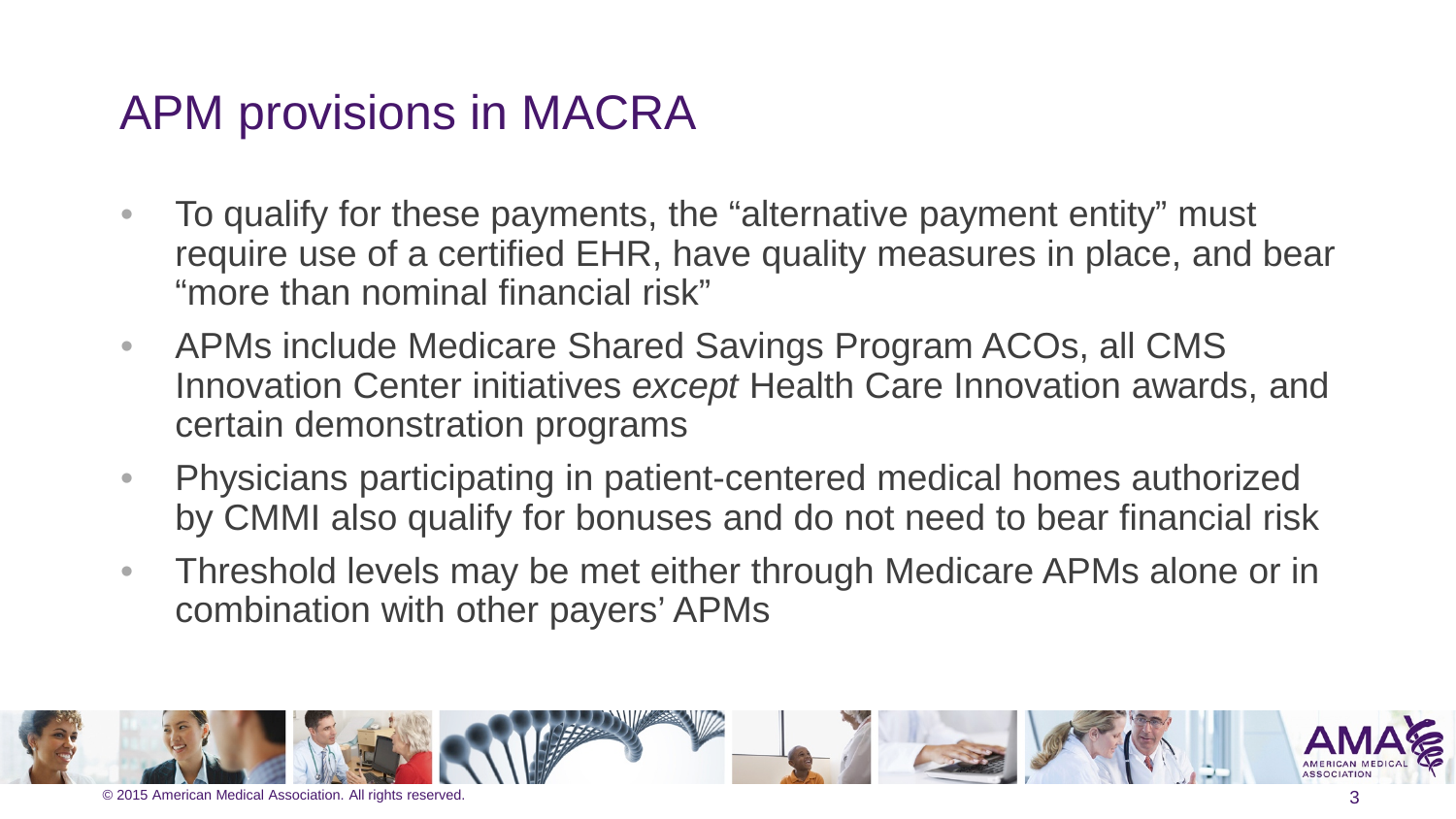### Payment Updates for Physicians in APMs

- For 6 years, physicians who meet threshold participation levels are eligible for lump sum bonuses of 5%
	- 5% is on top of the regular payment updates for all physician services
	- 5% is also on top of any extra revenue the physician receives from the APM, such as savings achieved or monthly per-patient payments
- Beginning in 2026, physicians in APMs receive annual payment updates of 0.75% whereas other physicians receive payment updates of 0.25%

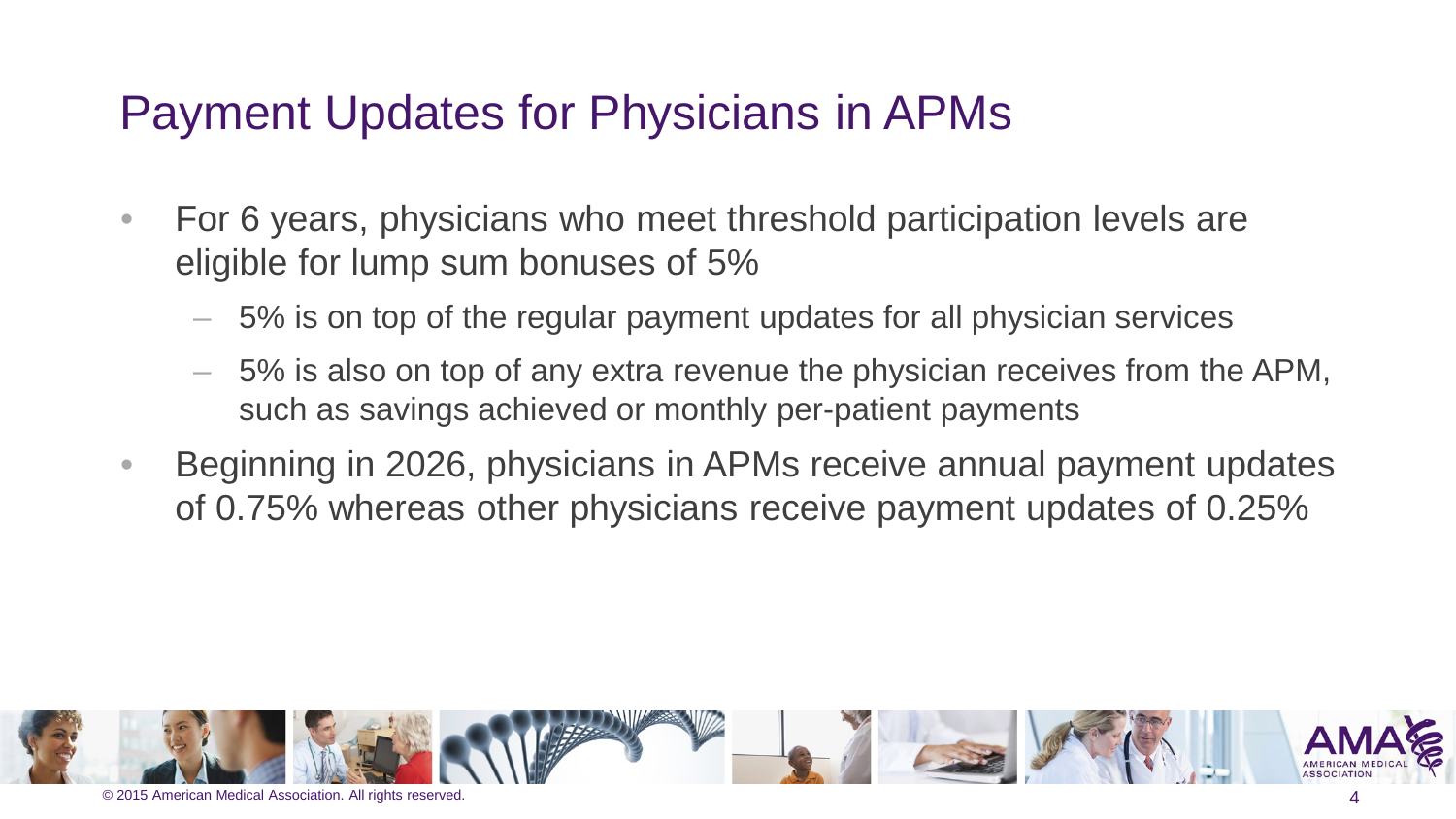### MACRA Provisions to Support APM Development

- Physician-Focused Payment Model Technical Advisory Committee
	- Reviews proposed models submitted by stakeholders and makes recommendations to the HHS Secretary
	- 11 members appointed by GAO; no more than 5 can be providers
	- Nominations due to GAO July 22 with appointments to be made in October
- Technical Assistance
	- \$20 million per year for FY 2016 through 2020
	- Eligible entities include QIOs, regional collaboratives and others
	- Assistance to practices of 15 or less, rural and HPSAs for MIPS participation and transition to APMs

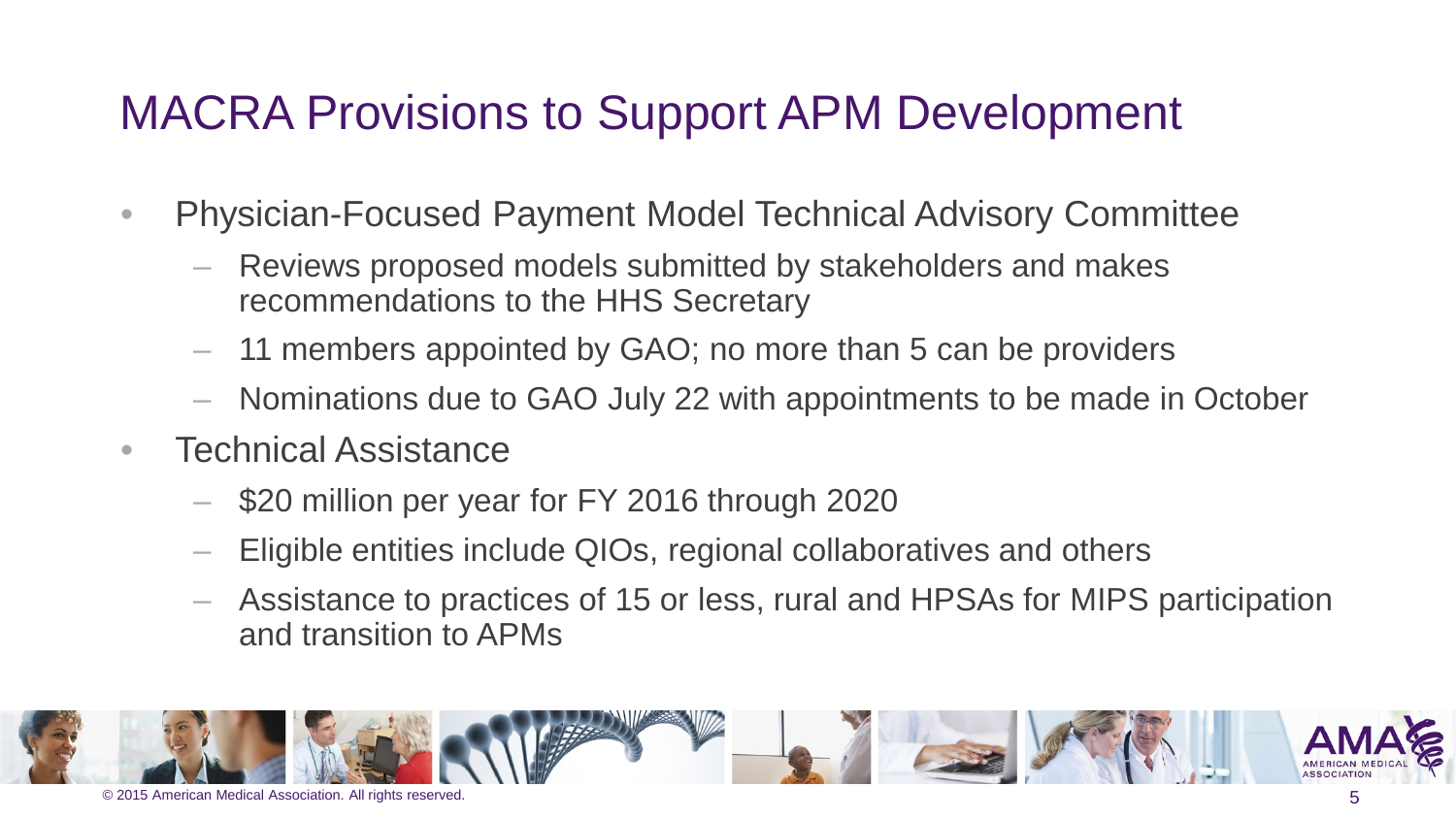# **Challenges**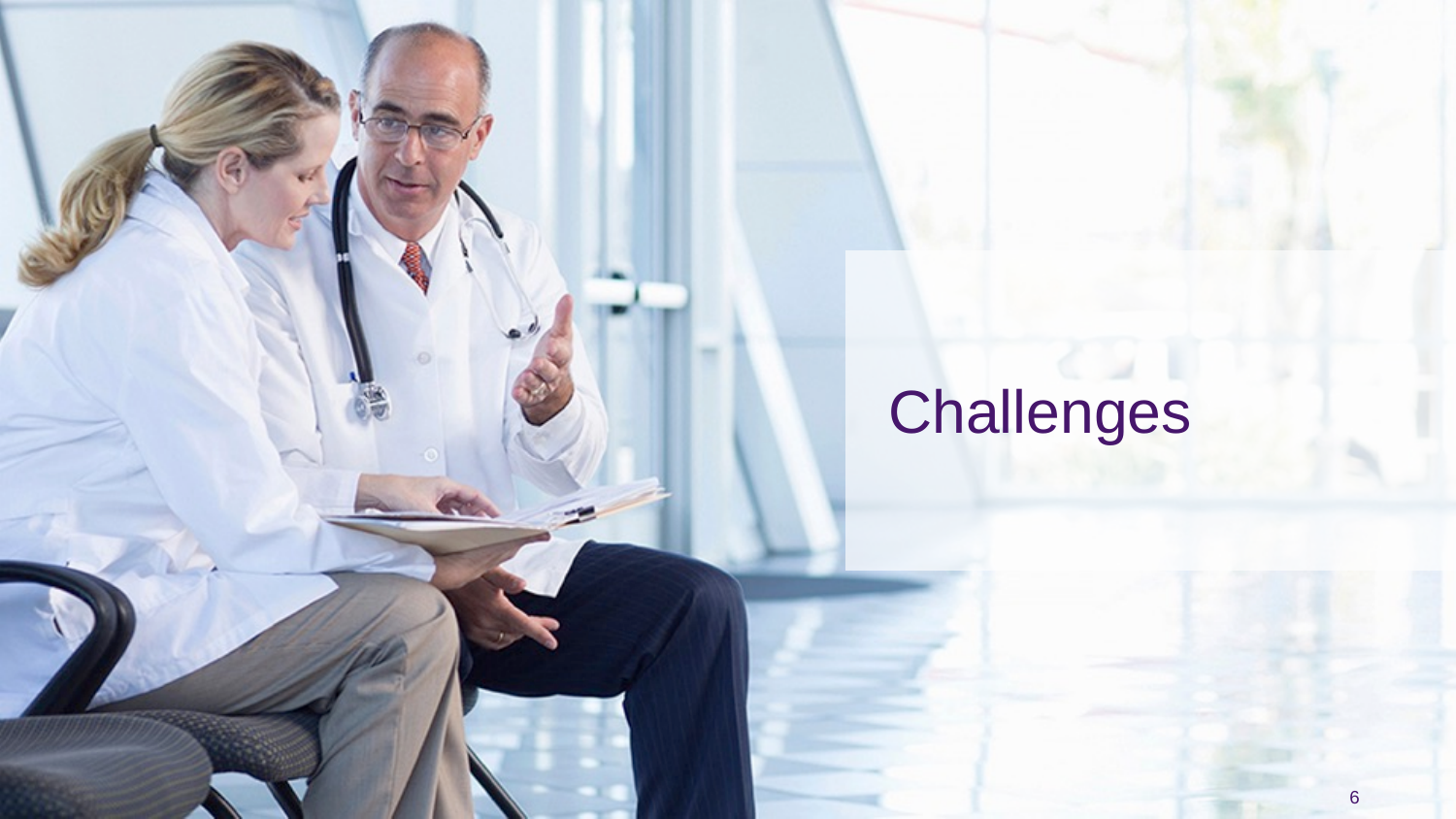### Getting Sufficient APMs Implemented by 2019

- All physicians should have access to at least one APM in which they could feasibly participate
- Few physicians likely to be interested in current CMS approach of tying financial risk to total cost of care for a patient population
- Many specialties commented on Specialty Payment Models RFI but CMMI has not yet responded and asked for proposals
- CMS and Payment Models Committee should facilitate development of new models that allow physicians to take accountability for managing costs that they can influence, such as the quality and cost of care for particular conditions or treatment plans
- MACRA encourages CMMI to develop models for non-primary care physicians and those in practices of 15 or fewer professionals

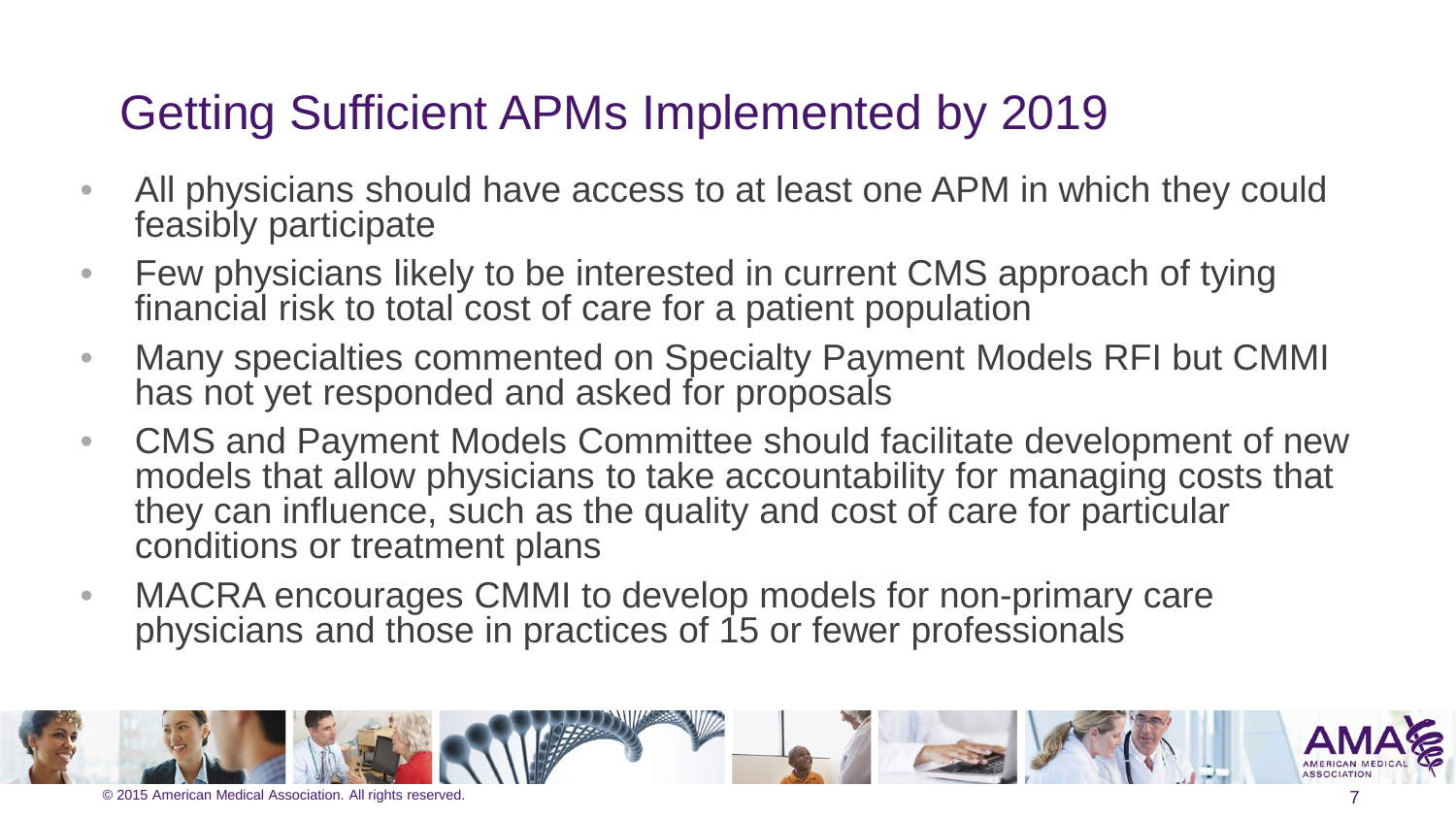### Engaging Physicians for Sustained Effort

- AMA has met with many physicians who are very interested in APMs
- The need to focus on billable services in order to sustain practice revenues as well as Medicare penalties and compliance burdens have made many physicians skeptical of new initiatives
- Once a few good prototypes become available, others are likely to see APMs as a positive opportunity to get off the hamster wheel
- Important to demonstrate movement towards new models in order to retain the incentives that start in 2019

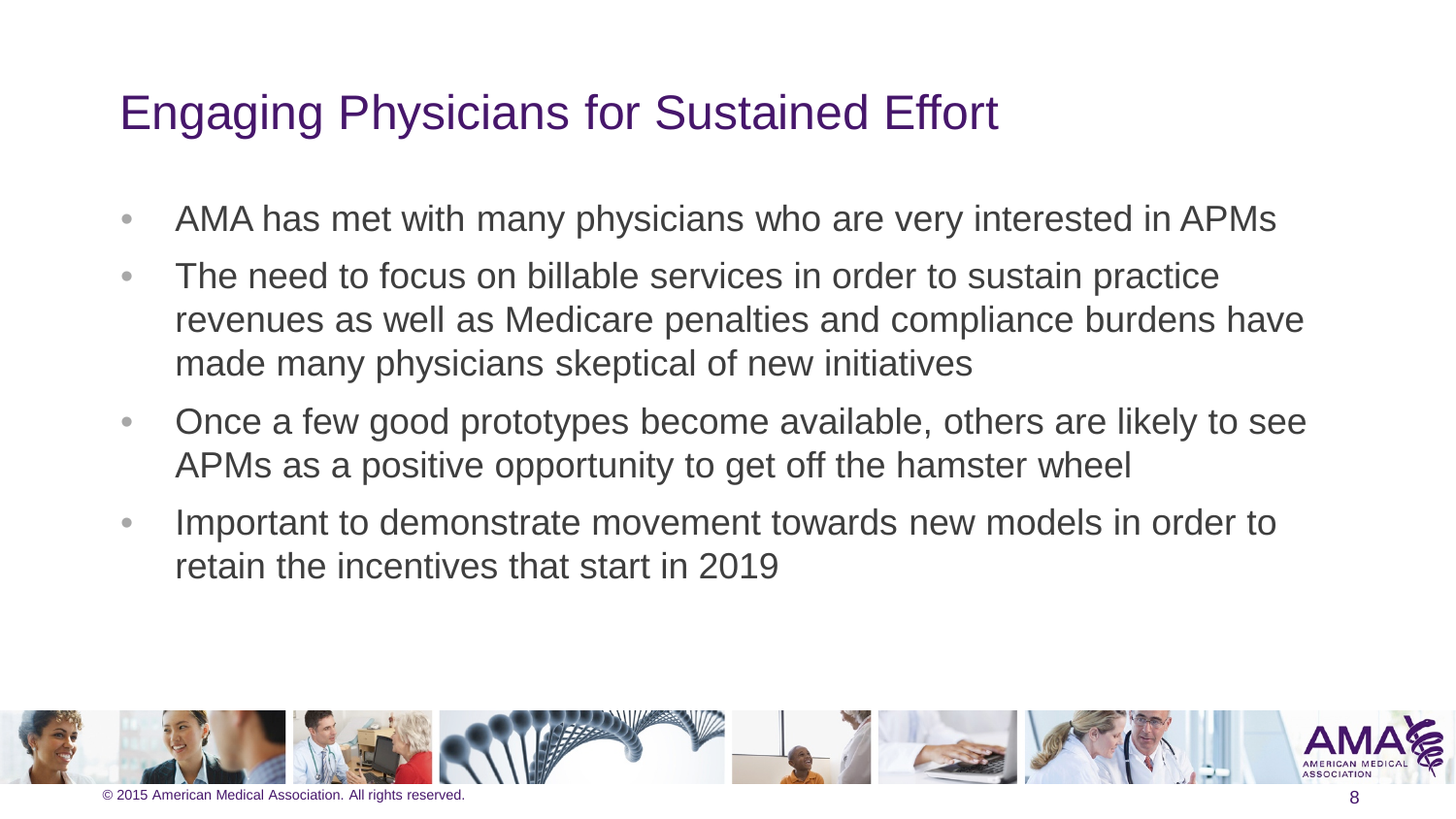# **Steps to Develop** APMs

<u>\_\_\_\_</u>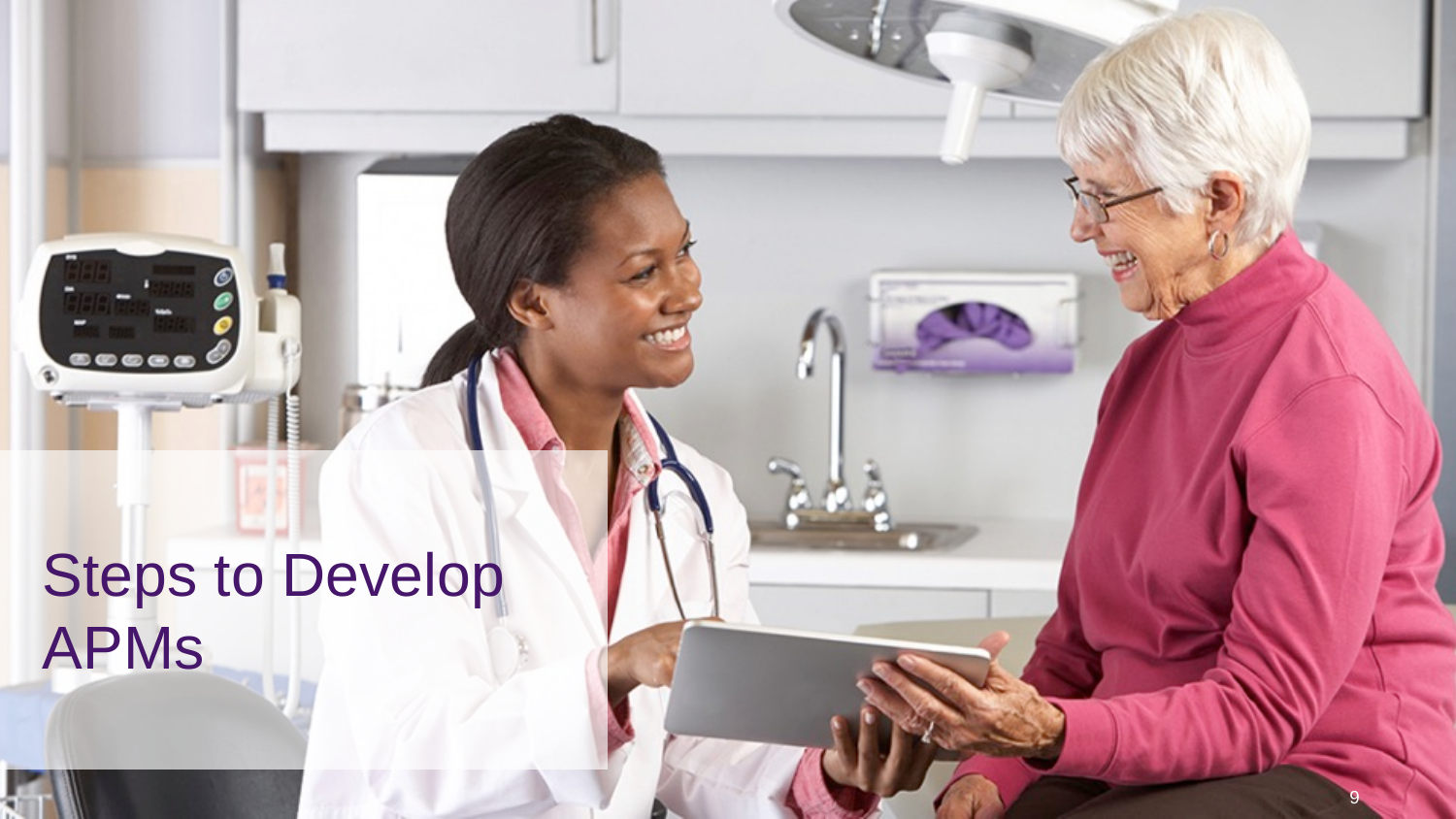### Steps Needed for Medical Societies to Develop APMs

- 1. Identify leading health conditions/procedures for the specialty
- 2. Organize physician task force to identify opportunities and barriers
- 3. Prioritize opportunities/barriers for development of an APM
- 4. Appoint payment reform committee to develop APMs for priority areas
- 5. Provide resources to support committee's work
- 6. Coordinate development of APMs with other specialties
- 7. Gain support from the physicians in the specialty
- 8. Demonstrate business case for change to purchasers/payers

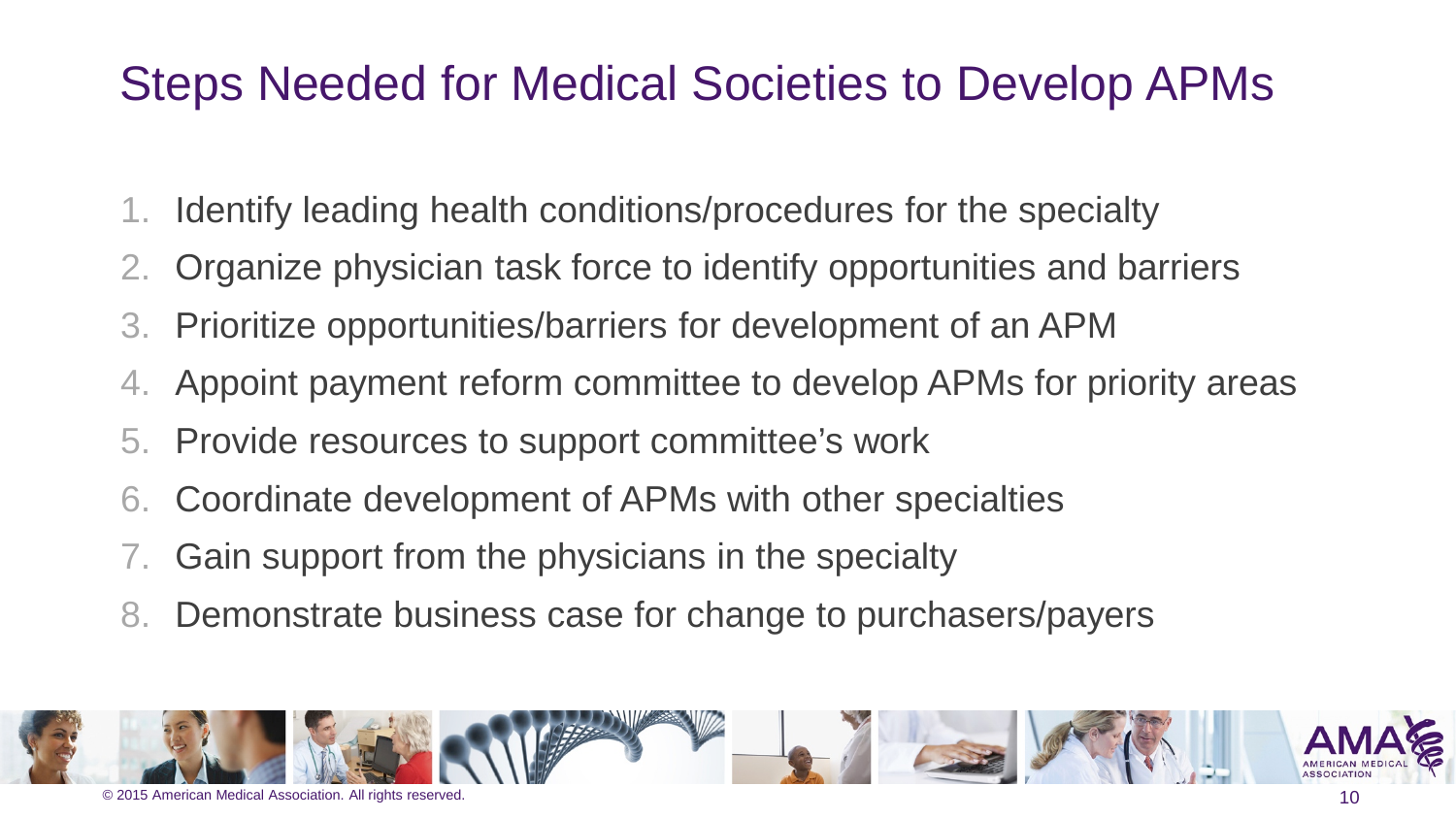### Key Considerations

- There are no shortcuts to developing a good APM for your specialty that is going to help them financially and improve patient care
- Need a group of committed and engaged physicians because only physicians themselves know where the real opportunities are to improve care and lower costs:
	- Which patients are getting unnecessarily expensive tests or procedures
	- Which repeat operations could be avoided with better advance planning
	- How to improve patients' self-management of their chronic conditions to avoid exacerbations
	- How to manage high-risk patients to prevent them from developing these chronic conditions

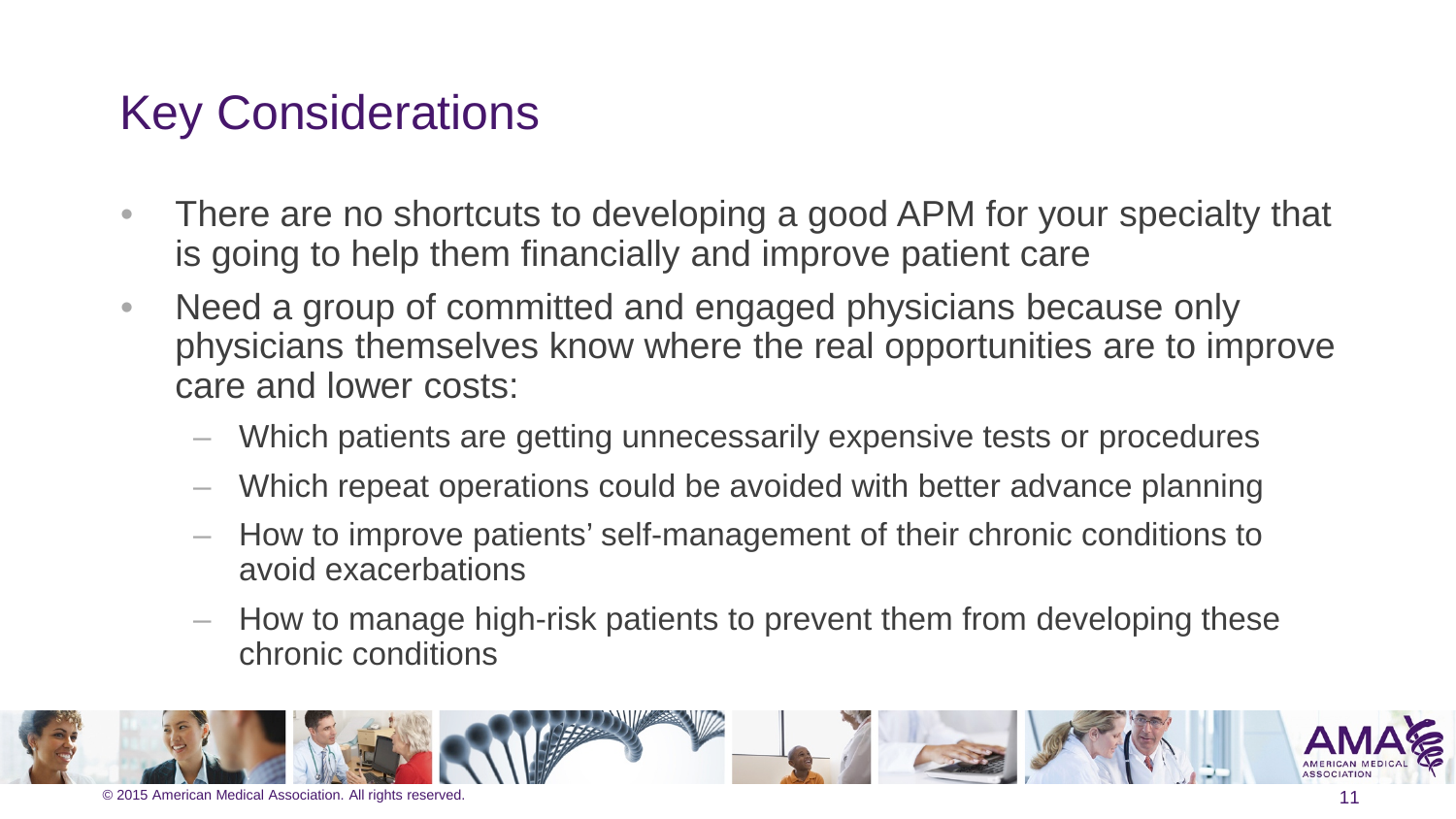### AMA Resources



### [www.stepsforward.org](http://www.stepsforward.org/) [www.ama-assn.org/go/apm](http://www.ama-assn.org/go/apm)

| Home<br>Membership                                                | <b>Resources</b>                                                                                                                                                                                                                                                                                                                                                                                                                                                                                                                                         | Education | Advocacy | <b>Publications</b>          | News | <b>AMA Store</b>                                                                                                                        | <b>About AMA</b> |  |
|-------------------------------------------------------------------|----------------------------------------------------------------------------------------------------------------------------------------------------------------------------------------------------------------------------------------------------------------------------------------------------------------------------------------------------------------------------------------------------------------------------------------------------------------------------------------------------------------------------------------------------------|-----------|----------|------------------------------|------|-----------------------------------------------------------------------------------------------------------------------------------------|------------------|--|
| Advocacy + Athorses Trenes + Medicare Alternative Payment Nodels  |                                                                                                                                                                                                                                                                                                                                                                                                                                                                                                                                                          |           |          |                              |      |                                                                                                                                         |                  |  |
| Advocacy                                                          | A A Testine JR, least pictural<br><b>Medicare Alternative Payment Models</b><br>The AMA's successful effort to repeal Medicare's sustainable growth rate-<br>formula also succeeded in creating new opportunities to create better<br>Diversent systems. The Medicare Access and CHIP Reauthorization Act.<br>[MACRA] requires a 5% annual bonus payment to physicians who are<br>participating in alternative payment models on top a 0.5% annual update<br>and it comrupts them from participating in the new Merit-Based Incentive<br>Payment System. |           |          |                              |      | <b>Related Links</b>                                                                                                                    |                  |  |
| Advocacy Topics<br>Heditare Alternative Pasment<br><b>Modelli</b> |                                                                                                                                                                                                                                                                                                                                                                                                                                                                                                                                                          |           |          |                              |      | <b>Understanding Nedicare Physician</b><br>Payment Reform<br>RAND study: Effects of Health Care<br>Payment Models on Physician Practice |                  |  |
| <b>Advocacy Update</b>                                            |                                                                                                                                                                                                                                                                                                                                                                                                                                                                                                                                                          |           |          |                              |      |                                                                                                                                         |                  |  |
| Elawats:                                                          |                                                                                                                                                                                                                                                                                                                                                                                                                                                                                                                                                          |           |          |                              |      | In the United States<br>H.R. 2 bill summery 2                                                                                           |                  |  |
| Federal Advocacy                                                  |                                                                                                                                                                                                                                                                                                                                                                                                                                                                                                                                                          |           |          |                              |      | H.R. 2 implementation timeline >                                                                                                        |                  |  |
| Grassroots Advocacy                                               |                                                                                                                                                                                                                                                                                                                                                                                                                                                                                                                                                          |           |          |                              |      | H.R. 2 FAQs & myth/facts 上                                                                                                              |                  |  |
| <b>Pelitical Action: AMPAC</b>                                    |                                                                                                                                                                                                                                                                                                                                                                                                                                                                                                                                                          |           |          |                              |      | H.R. Z Comparison vs Prior Law                                                                                                          |                  |  |
| State Adversery, ARC<br>Health Policy                             | Goals for payment reform                                                                                                                                                                                                                                                                                                                                                                                                                                                                                                                                 |           |          |                              | 南    |                                                                                                                                         |                  |  |
|                                                                   | Efforts to support physician-designed alternative payment models.                                                                                                                                                                                                                                                                                                                                                                                                                                                                                        |           |          |                              | ø    |                                                                                                                                         |                  |  |
|                                                                   | Opportunities to improve care and reduce spending                                                                                                                                                                                                                                                                                                                                                                                                                                                                                                        |           |          |                              | Θ    |                                                                                                                                         |                  |  |
|                                                                   | Barriers in current payment systems                                                                                                                                                                                                                                                                                                                                                                                                                                                                                                                      |           |          |                              | a    |                                                                                                                                         |                  |  |
|                                                                   | Payment changes that can overcome barriers                                                                                                                                                                                                                                                                                                                                                                                                                                                                                                               |           |          |                              | e    |                                                                                                                                         |                  |  |
|                                                                   | Developing the business case for payment reform                                                                                                                                                                                                                                                                                                                                                                                                                                                                                                          |           |          |                              | 涵    |                                                                                                                                         |                  |  |
|                                                                   | Designing alternative payment models                                                                                                                                                                                                                                                                                                                                                                                                                                                                                                                     |           |          |                              | 裕    |                                                                                                                                         |                  |  |
|                                                                   |                                                                                                                                                                                                                                                                                                                                                                                                                                                                                                                                                          |           |          |                              |      |                                                                                                                                         |                  |  |
|                                                                   | of Line Six the first of your Neman to like them.                                                                                                                                                                                                                                                                                                                                                                                                                                                                                                        |           |          |                              |      |                                                                                                                                         |                  |  |
|                                                                   |                                                                                                                                                                                                                                                                                                                                                                                                                                                                                                                                                          |           |          |                              |      |                                                                                                                                         |                  |  |
|                                                                   | $8 - 8 = 8$<br><b>UF I work</b> 11<br>in Store                                                                                                                                                                                                                                                                                                                                                                                                                                                                                                           |           |          |                              |      |                                                                                                                                         |                  |  |
|                                                                   |                                                                                                                                                                                                                                                                                                                                                                                                                                                                                                                                                          |           |          |                              |      |                                                                                                                                         |                  |  |
| <b>AMA Publications</b>                                           |                                                                                                                                                                                                                                                                                                                                                                                                                                                                                                                                                          |           |          | <b>AMA Membership</b>        |      | <b>AMA Affiliates</b>                                                                                                                   |                  |  |
| AMA Wires                                                         | <b>JANA Discology</b>                                                                                                                                                                                                                                                                                                                                                                                                                                                                                                                                    |           |          | Join / Renew Your Membership |      | <b>AMA Alliance</b>                                                                                                                     |                  |  |
| <b>AIMA Newsletters</b>                                           | <b>JANA Ophthalmology</b>                                                                                                                                                                                                                                                                                                                                                                                                                                                                                                                                |           |          | AHA MVP Program              |      | <b>AHA Foundation</b>                                                                                                                   |                  |  |
| The JANA Network                                                  | JANA Otolaryngology-Head & Neck<br>Surgery                                                                                                                                                                                                                                                                                                                                                                                                                                                                                                               |           |          | Contact the AMA              |      | <b>AHA</b> Imurance                                                                                                                     |                  |  |

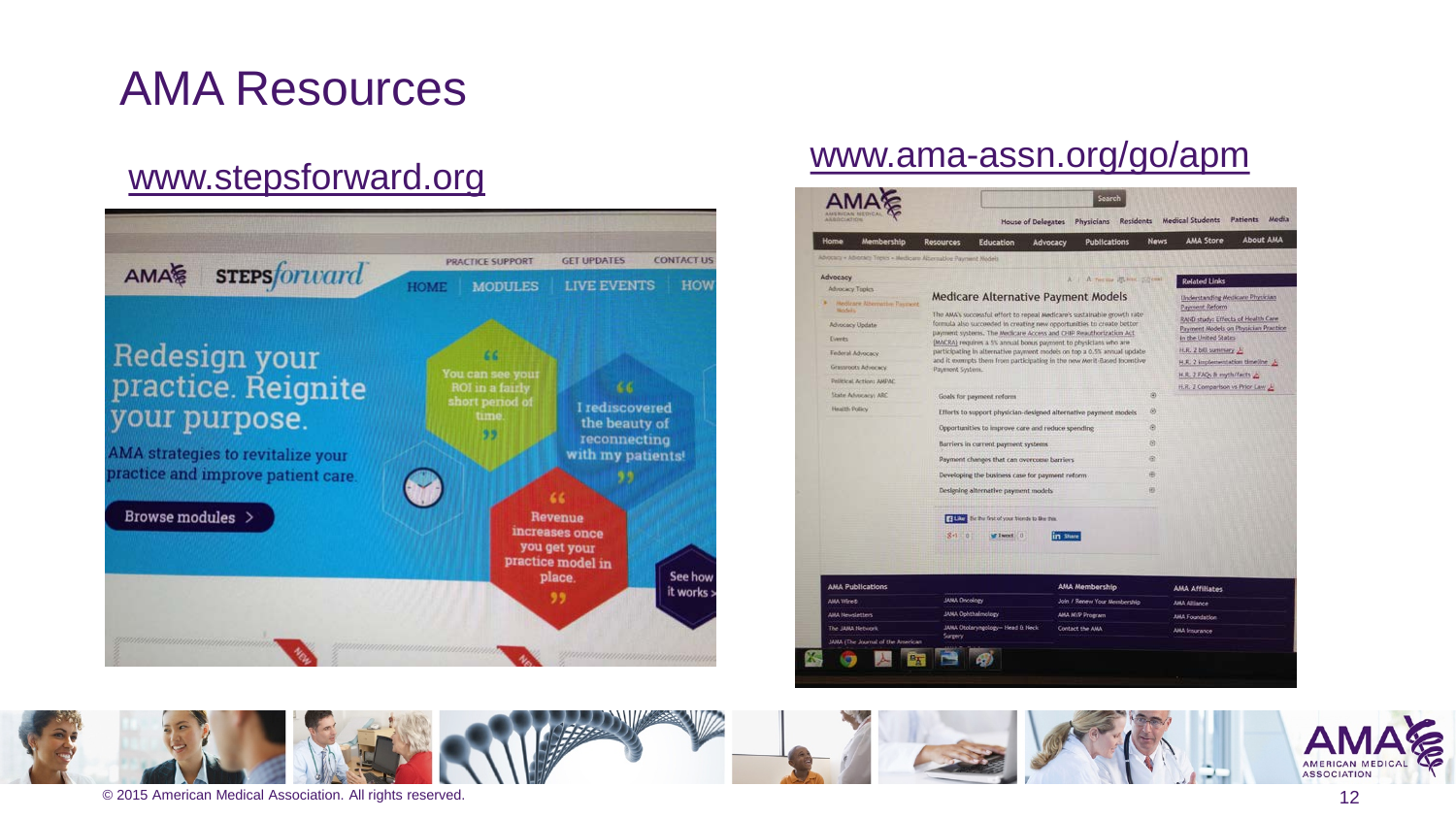### How AMA Can Help

- Facilitate meetings to help identify potential APM opportunities
- Address cross-cutting issues, such as how to:
	- Identify the accountable provider
	- Determine which patients are in the model (triggering service or diagnosis)
	- Risk adjust payments
	- Code or report which patients are in the APM
- Convene multiple specialties to work on APMs that involve different disciplines, like stroke and osteoarthritis
- Connect societies with organizations that can help with data issues
- Advocacy with Administration, Congress, CMS, MedPAC, private payers

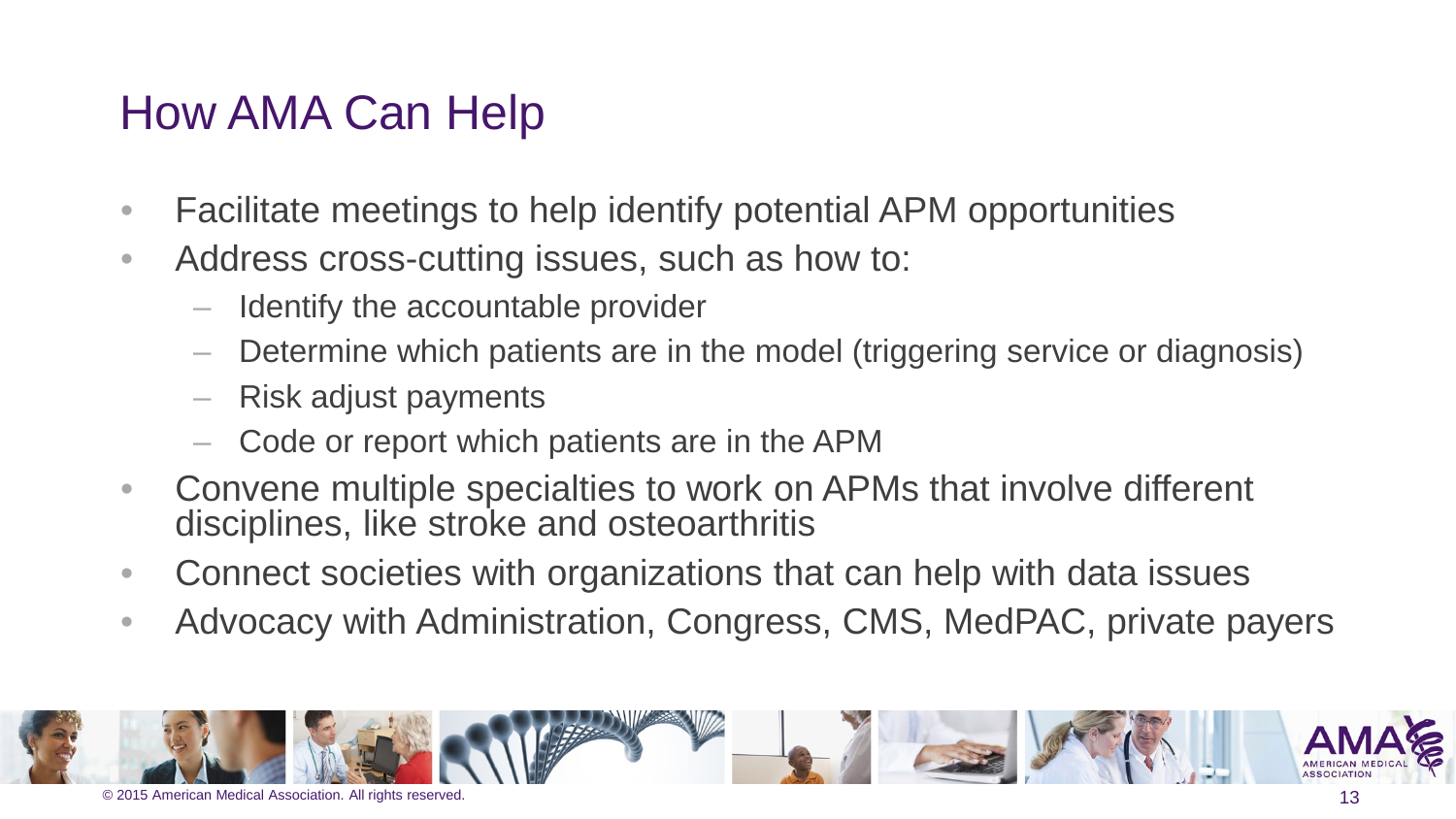### Physicians Will Need Help Choosing a Path

### Risks under APMs

- Will APM payments be adequate to cover services patients need?
- Will risk adjustment be adequate to control for differences in need?
- How will costs of other APM providers involved in patients' care be controlled?
- What portion of payments will be withheld based on quality measures?
- Will the practice have enough patients in the APM to cover the costs of managing the new payment and get the 5% Medicare bonus?

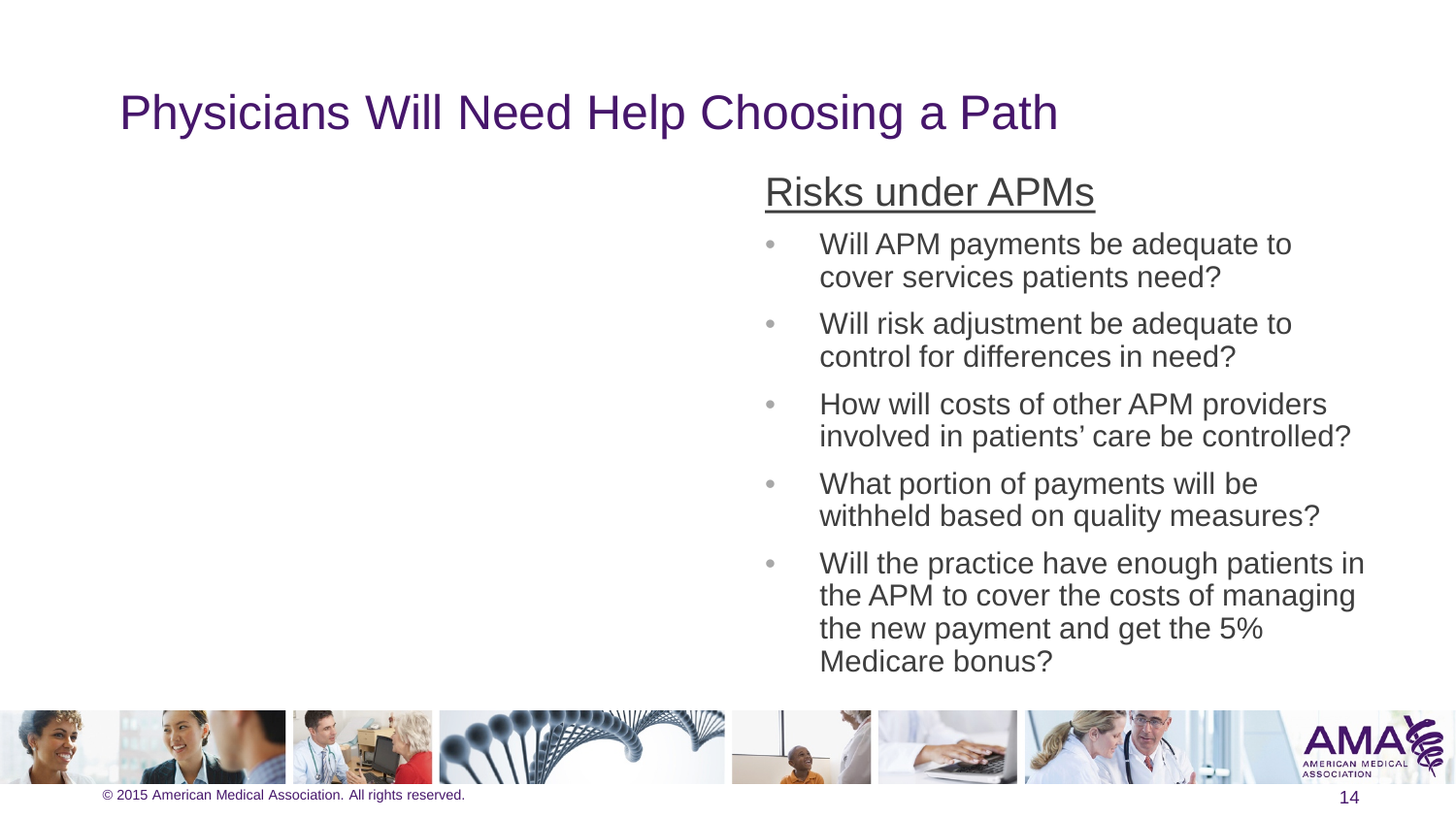## It's Not *More* Risk Than Today, It's Just *Different* Risk

### Risks under FFS

- Will payments be adequate to cover the costs of delivering services?
- What utilization controls will payers impose on services?
- What "value-based" payment reductions will be made based on "efficiency" or quality measures?
- What payments will be retroactively recouped due to payer audits?
- Will the practice have enough patients to cover its practice expenses?
- Will accountable payment model networks disrupt FFS referrals?

### Risks under APMs

- Will APM payments be adequate to cover services patients need?
- Will risk adjustment be adequate to control for differences in need?
- How will costs of other APM providers involved in patients' care be controlled?
- What portion of payments will be withheld based on quality measures?
- Will the practice have enough patients in the APM to cover the costs of managing the new payment and get the 5% Medicare bonus?

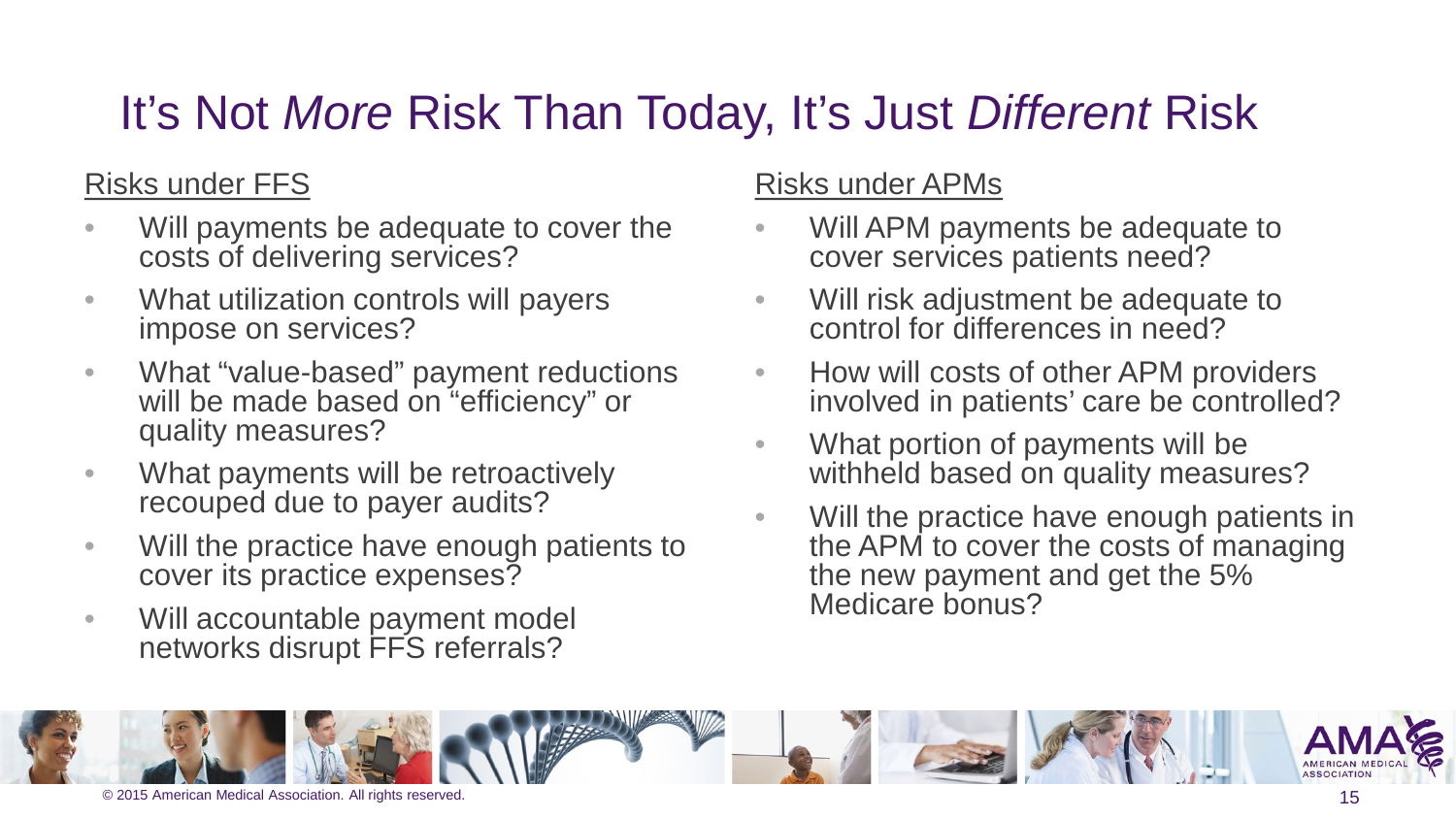## APM Regulatory Issues in MACRA

**TELL**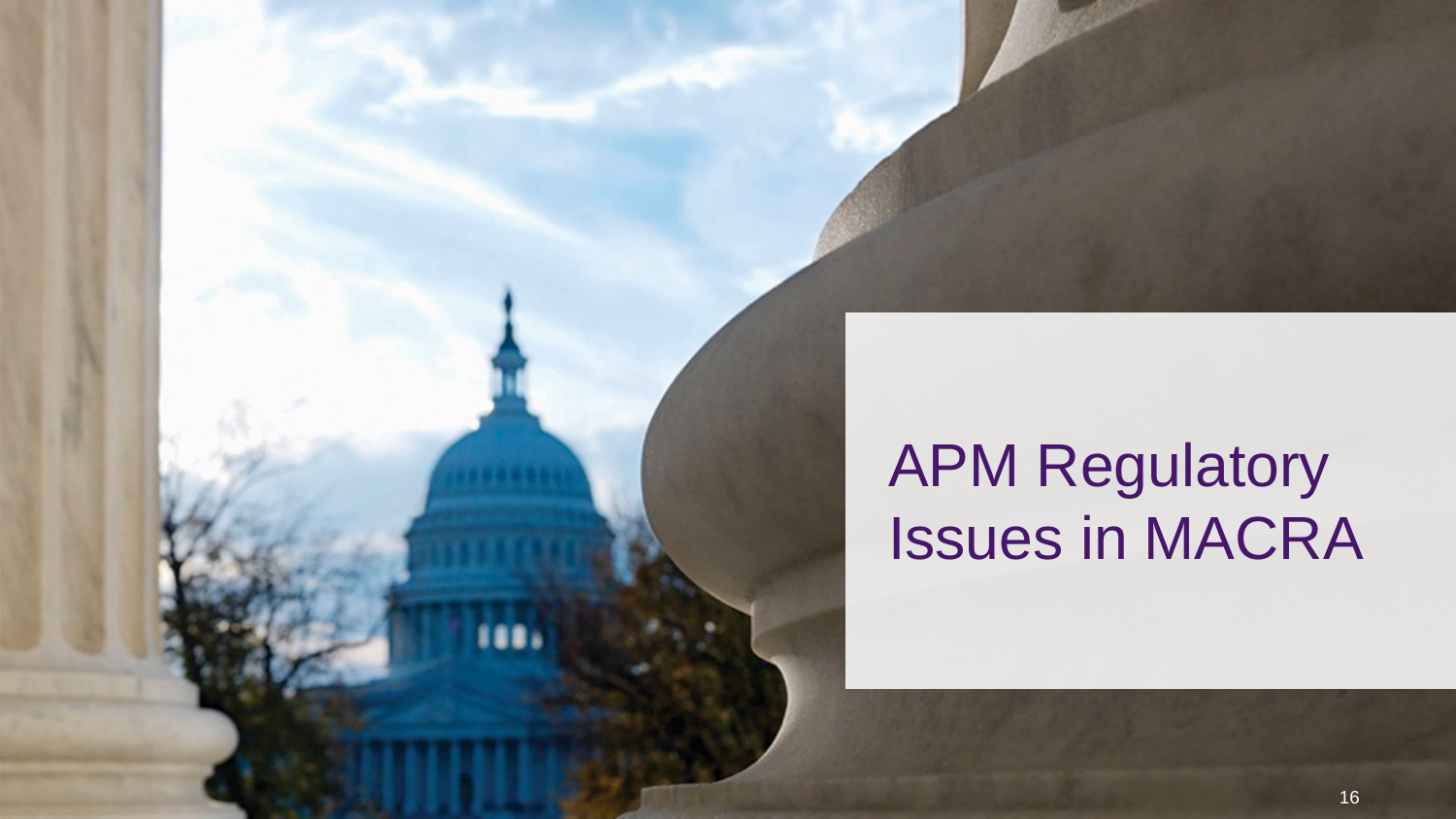### Key Issues to be Addressed in MACRA Regs

- Define Alternative Payment Model and Alternative Payment Entity
	- Truly new models vs. additions to "fee-for-service architecture"
- Identify pathways to get APMs developed, approved and implemented
- Define how to meet requirement for "more than nominal financial risk"
- Resolve timing of MIPS and APM "performance periods" for purposes of getting bonus payments
- Determine what role Physician-Focused Payment Model Committee will play in getting qualified APMs implemented
- Fund technical assistance and define its content